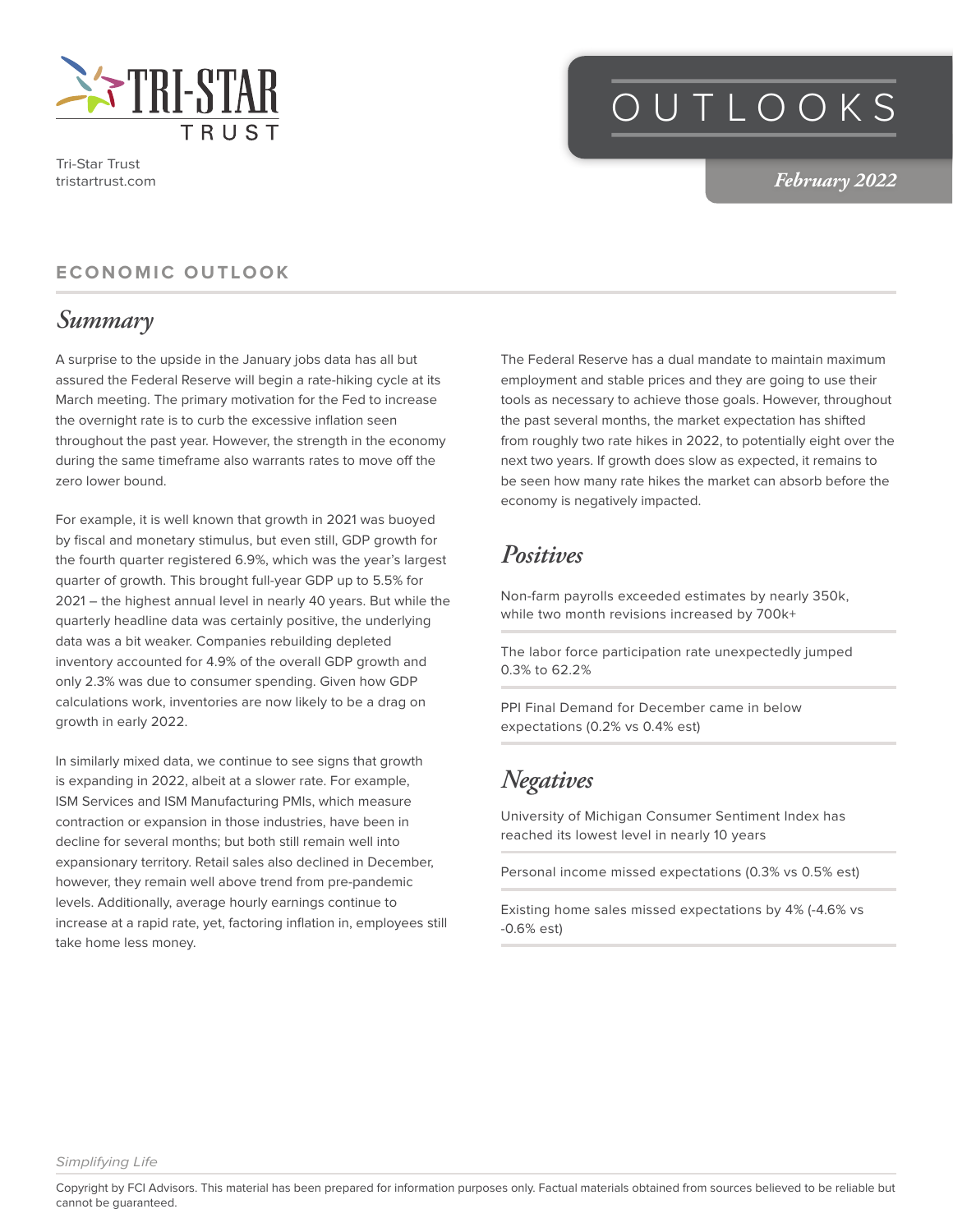

Tri-Star Trust tristartrust.com

# OUTLOOKS

*February 2022*

#### **EQUITY OUTLOOK**

#### *Summary*

As expected, volatility returned in a big way to start 2022. The S&P 500 finished January down 5.2%, though at one point in the month the index was down much more significantly. The closing high to closing low exceeded 9% and we eclipsed the 10% correction territory on an intraday basis. Growth stocks were punished more harshly with the Russell 1000 Growth Index falling 8.6%. The Russell 1000 Value Index held up much better dipping just 2.3%.

Coming into the year, concerns over supply chain disruption, Omicron, inflation and the Fed continue to linger over equity markets. However, January saw heightened concern over Russia's intentions in positioning troops on Ukraine's border. It is unclear if Russia will launch a full-scale invasion and what exactly a response from the West would look like. China is hosting the winter Olympics in Beijing this year. Given the importance of that event and the warming relations between Moscow and Beijing, it is unlikely, in our view, that Putin and Russia will take any action prior to the closing ceremonies on February 20. Still, the market will likely remain focused on this conflict as the month progresses.

Corporate earnings season is now underway. We expect results will generally be strong but forward guidance may be challenging. Supply chain constraints, worker shortages and inflation are impactful for many. Given that, it is unlikely earnings season will single handedly cool the recent volatility.

The markets will likely remain choppy through the first half of this year but it appears we should have more visibility into all of the above concerns as we enter the back half. We believe equity markets should perform well for the balance of the year.

#### *Positives*

Equity fundamentals

Oversold conditions in many individual stocks

### *Negatives*

Occasional inflation scares

Supply chain and labor shortages

#### *Unkowns*

Russia's intentions with Ukraine

*Simplifying Life*

Copyright by FCI Advisors. This material has been prepared for information purposes only. Factual materials obtained from sources believed to be reliable but cannot be guaranteed.